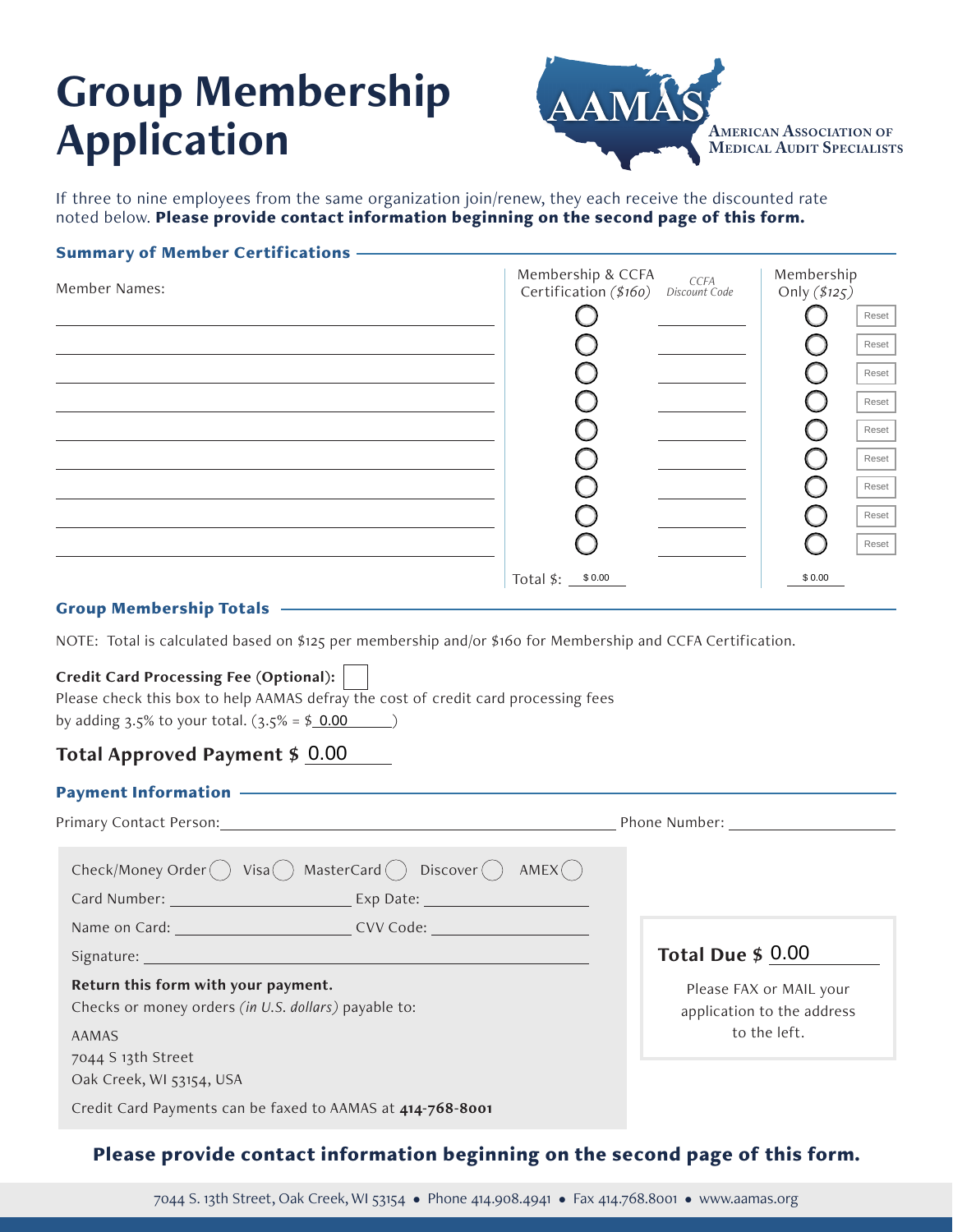# **Group Membership Application** *continued*

| Group Membership Totals ————————————————————————————                                                                                                                                                                           |  |  |  |              |  |
|--------------------------------------------------------------------------------------------------------------------------------------------------------------------------------------------------------------------------------|--|--|--|--------------|--|
| Member 1:                                                                                                                                                                                                                      |  |  |  |              |  |
| Name: Date: Demonstration of the Contract of the Contract of the Contract of the Contract of the Contract of the Contract of the Contract of the Contract of the Contract of the Contract of the Contract of the Contract of t |  |  |  |              |  |
|                                                                                                                                                                                                                                |  |  |  |              |  |
|                                                                                                                                                                                                                                |  |  |  |              |  |
|                                                                                                                                                                                                                                |  |  |  |              |  |
|                                                                                                                                                                                                                                |  |  |  |              |  |
|                                                                                                                                                                                                                                |  |  |  |              |  |
|                                                                                                                                                                                                                                |  |  |  |              |  |
| <b>Member 2:</b>                                                                                                                                                                                                               |  |  |  |              |  |
|                                                                                                                                                                                                                                |  |  |  |              |  |
|                                                                                                                                                                                                                                |  |  |  |              |  |
|                                                                                                                                                                                                                                |  |  |  |              |  |
|                                                                                                                                                                                                                                |  |  |  |              |  |
|                                                                                                                                                                                                                                |  |  |  |              |  |
|                                                                                                                                                                                                                                |  |  |  |              |  |
|                                                                                                                                                                                                                                |  |  |  |              |  |
| Member 3:                                                                                                                                                                                                                      |  |  |  |              |  |
| Name:                                                                                                                                                                                                                          |  |  |  | Date: $\_\_$ |  |
|                                                                                                                                                                                                                                |  |  |  |              |  |
|                                                                                                                                                                                                                                |  |  |  |              |  |
|                                                                                                                                                                                                                                |  |  |  |              |  |
|                                                                                                                                                                                                                                |  |  |  |              |  |
|                                                                                                                                                                                                                                |  |  |  |              |  |
|                                                                                                                                                                                                                                |  |  |  |              |  |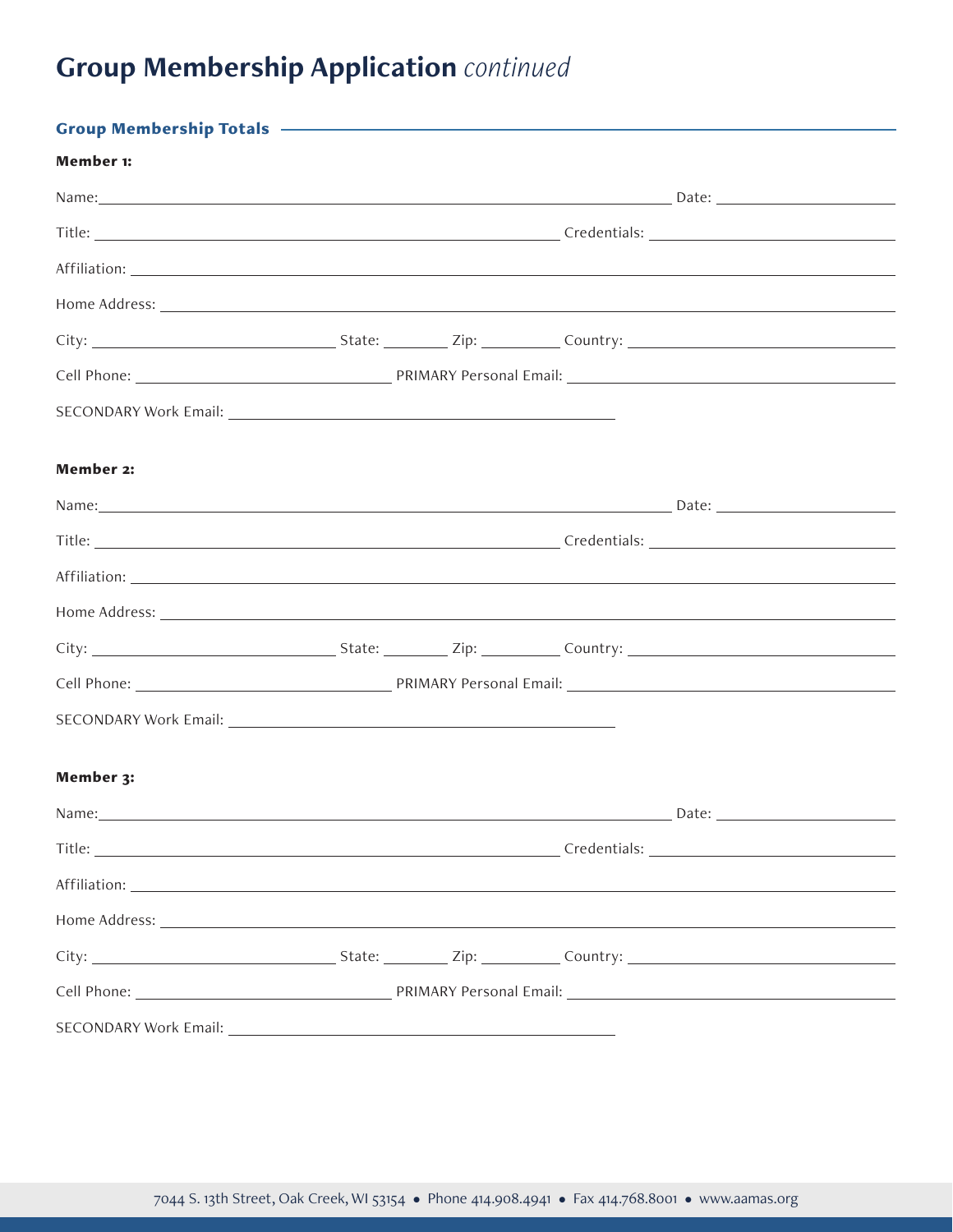# **Group Membership Application** *continued*

| Group Membership Totals ————————————————————————————                                                                                                                                                                                |  |  |  |              |  |
|-------------------------------------------------------------------------------------------------------------------------------------------------------------------------------------------------------------------------------------|--|--|--|--------------|--|
| Member 4:                                                                                                                                                                                                                           |  |  |  |              |  |
| Name: Date: Demonstration of the Contract of the Contract of the Contract of the Contract of the Contract of the Contract of the Contract of the Contract of the Contract of the Contract of the Contract of the Contract of t      |  |  |  |              |  |
|                                                                                                                                                                                                                                     |  |  |  |              |  |
| Affiliation: <u>Affiliation</u> Contract Contract Contract Contract Contract Contract Contract Contract Contract Contract Contract Contract Contract Contract Contract Contract Contract Contract Contract Contract Contract Contra |  |  |  |              |  |
|                                                                                                                                                                                                                                     |  |  |  |              |  |
|                                                                                                                                                                                                                                     |  |  |  |              |  |
|                                                                                                                                                                                                                                     |  |  |  |              |  |
|                                                                                                                                                                                                                                     |  |  |  |              |  |
| Member <sub>5</sub> :                                                                                                                                                                                                               |  |  |  |              |  |
|                                                                                                                                                                                                                                     |  |  |  |              |  |
|                                                                                                                                                                                                                                     |  |  |  |              |  |
|                                                                                                                                                                                                                                     |  |  |  |              |  |
|                                                                                                                                                                                                                                     |  |  |  |              |  |
|                                                                                                                                                                                                                                     |  |  |  |              |  |
|                                                                                                                                                                                                                                     |  |  |  |              |  |
|                                                                                                                                                                                                                                     |  |  |  |              |  |
| Member 6:                                                                                                                                                                                                                           |  |  |  |              |  |
| Name:                                                                                                                                                                                                                               |  |  |  | Date: $\_\_$ |  |
|                                                                                                                                                                                                                                     |  |  |  |              |  |
|                                                                                                                                                                                                                                     |  |  |  |              |  |
|                                                                                                                                                                                                                                     |  |  |  |              |  |
|                                                                                                                                                                                                                                     |  |  |  |              |  |
|                                                                                                                                                                                                                                     |  |  |  |              |  |
|                                                                                                                                                                                                                                     |  |  |  |              |  |